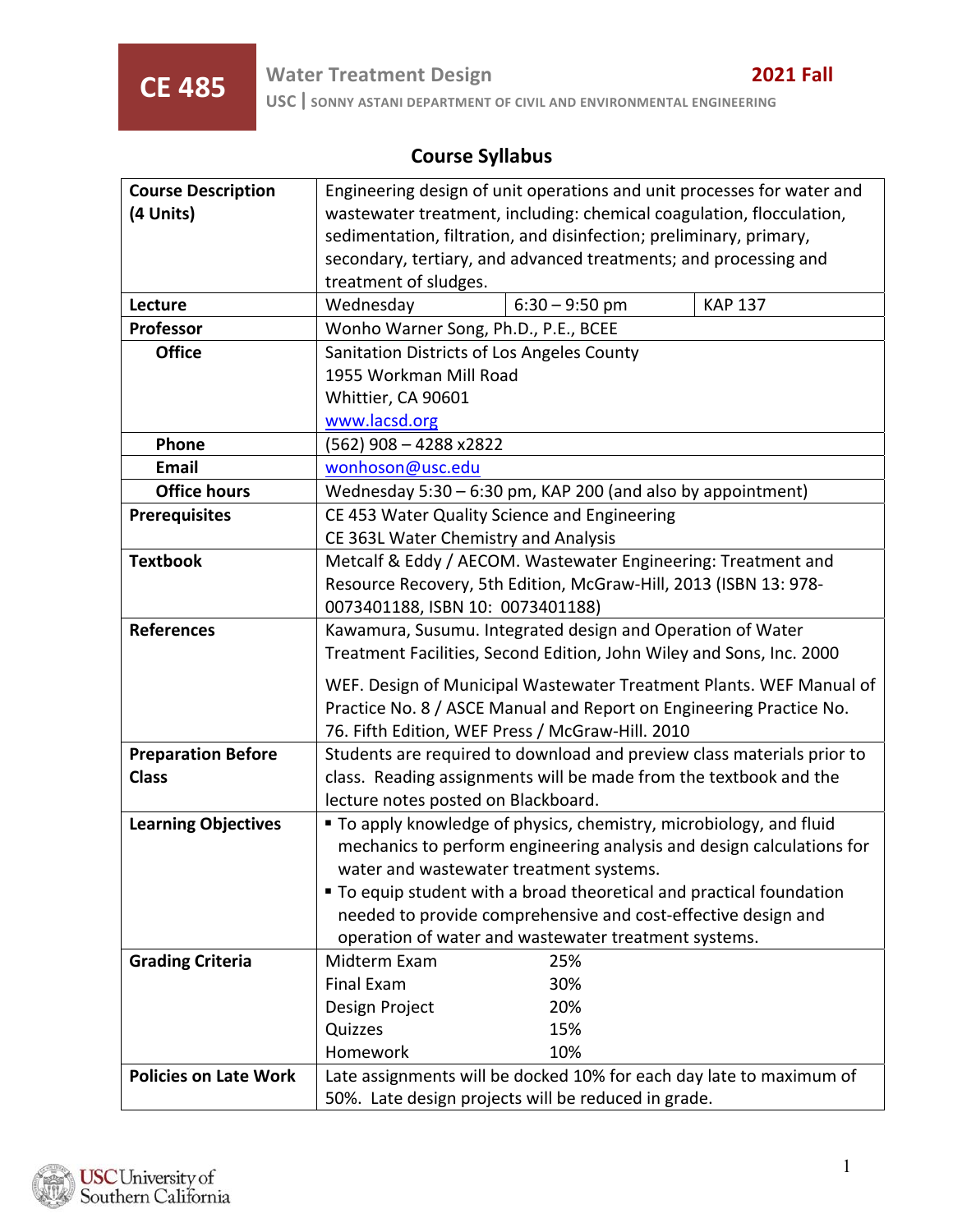**CE 485 Water Treatment Design <b>CE 485 USC** SONNY ASTANI DEPARTMENT OF CIVIL AND ENVIRONMENTAL ENGINEERING

| <b>Schedules for Exams,</b>  | Quiz 1                                                           | Sep. 15, 2021 |  |
|------------------------------|------------------------------------------------------------------|---------------|--|
| <b>Quizzes, and Projects</b> | Midterm                                                          | Oct. 13, 2021 |  |
|                              | 60% Design Project Due                                           | Nov. 3, 2021  |  |
|                              | Quiz 2                                                           | Nov. 10, 2021 |  |
|                              | 100% Design Project Due                                          | Dec. 1, 2021  |  |
|                              | Final Exam                                                       | Dec. 8, 2021  |  |
| <b>Grading Scale</b>         | Course final grades will be determined using the following scale |               |  |
|                              | 92-100<br>A                                                      |               |  |
|                              | 88-91<br>A-                                                      |               |  |
|                              | B+<br>84-87                                                      |               |  |
|                              | 80-83<br>B                                                       |               |  |
|                              | <b>B-</b><br>76-79                                               |               |  |
|                              | $C+$<br>72-75                                                    |               |  |
|                              | $\mathsf{C}$<br>68-71                                            |               |  |
|                              | $C -$<br>64-67                                                   |               |  |
|                              | 60-63<br>D+                                                      |               |  |
|                              | 56-59<br>D                                                       |               |  |
|                              | D-<br>52-55                                                      |               |  |
|                              | F<br>51 and below                                                |               |  |

#### **WEEKLY SCHEDULE**

| Week<br>No. | <b>Date</b> | <b>Topic</b>                                                                                      | <b>Reading</b><br>Assign                           | <b>HW</b>                             |
|-------------|-------------|---------------------------------------------------------------------------------------------------|----------------------------------------------------|---------------------------------------|
| Week 1      | 8/25        | <b>Design Project Management</b><br><b>Preliminary Studies</b><br><b>Drinking Water Standards</b> | <b>Lecture</b><br><b>Note</b>                      | HW <sub>1</sub><br>Due<br>9/1         |
| Week 2      | 9/1         | <b>Chemical Systems</b><br><b>Coagulation</b><br><b>Flash Mixer Design</b>                        | Chap <sub>6</sub><br><b>Lecture</b><br><b>Note</b> | HW <sub>2</sub><br><b>Due</b><br>9/8  |
| Week 3      | 9/8         | <b>Flocculation Design</b><br><b>Sedimentation Design</b><br><b>Filtration Design</b>             | <b>Lecture</b><br><b>Note</b>                      | HW <sub>3</sub><br>Due<br>9/15        |
| Week 4      | 9/15        | Quiz 1<br><b>Filtration Design</b>                                                                | Chap 11                                            | HW <sub>4</sub><br><b>Due</b><br>9/22 |
| Week 5      | 9/22        | <b>Disinfection</b><br><b>Water Treatment Plant Mass Balance</b>                                  | Chap 12<br><b>Lecture</b><br><b>Note</b>           | <b>HW5</b><br>Due<br>9/29             |

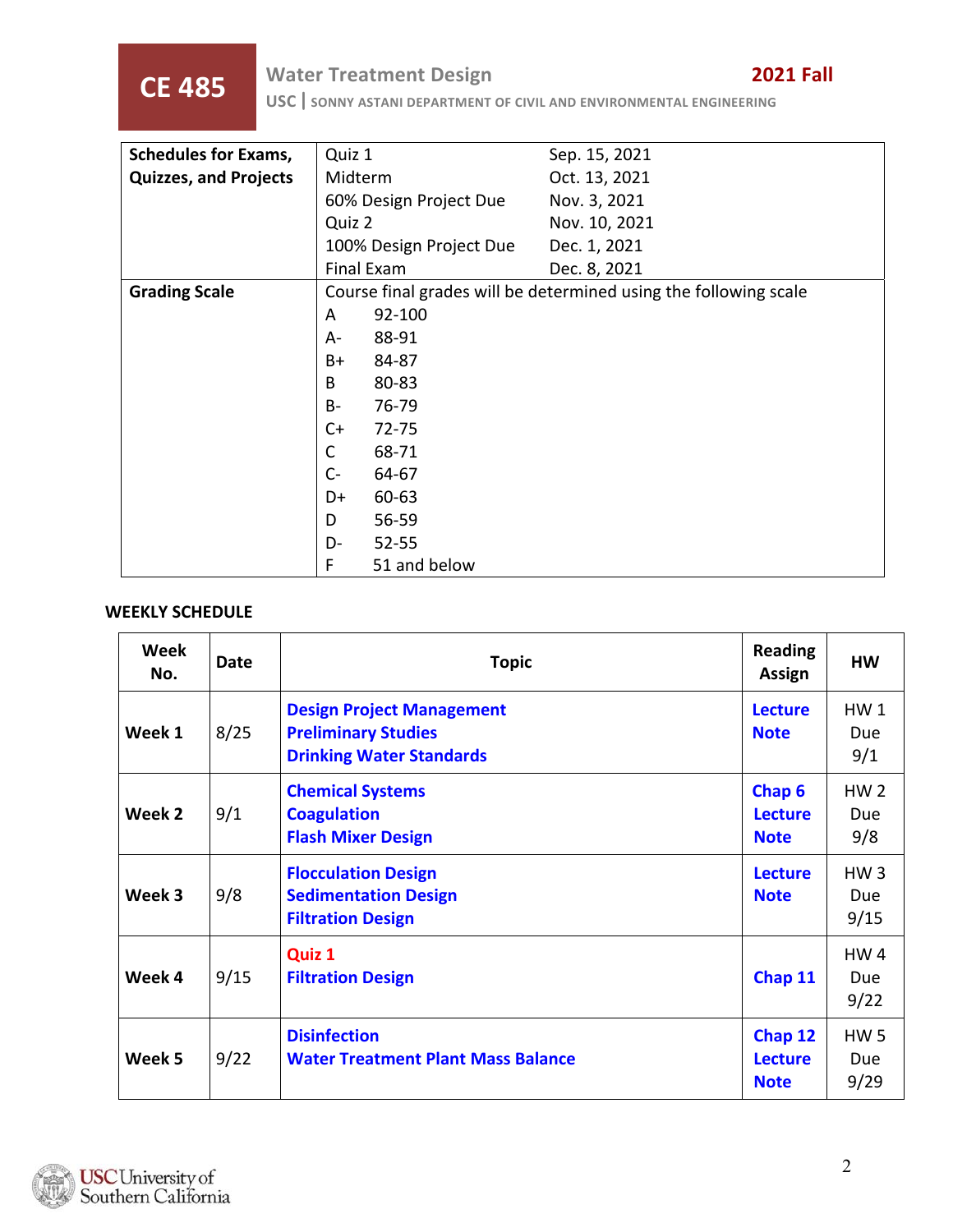**CE 485 Water Treatment Design <b>CE 485 USC** SONNY ASTANI DEPARTMENT OF CIVIL AND ENVIRONMENTAL ENGINEERING

| <b>Week</b><br>No. | <b>Date</b> | <b>Topic</b>                                                                                                                                                                                                         | <b>Reading</b><br><b>Assign</b>                     | <b>HW</b>                              |
|--------------------|-------------|----------------------------------------------------------------------------------------------------------------------------------------------------------------------------------------------------------------------|-----------------------------------------------------|----------------------------------------|
| Week 6             | 9/29        | <b>Introduction to Wastewater Treatment</b><br><b>Wastewater Characteristics</b><br><b>Design Project Overview 1</b>                                                                                                 | Chap 1<br>Chap 2                                    | HW <sub>6</sub><br><b>Due</b><br>10/6  |
| Week 7             | 10/6        | <b>Wastewater Flowrates and Constituent Loadings</b><br><b>Process Selection, Design, and Implementation</b><br><b>Physical Unit Processes</b>                                                                       | Chap <sub>3</sub><br>Chap 4<br>Chap 5               | <b>HW7</b><br><b>Due</b><br>10/13      |
| Week 8             | 10/13       | <b>Midterm Exam</b><br><b>Physical Unit Processes</b>                                                                                                                                                                | Chap 5                                              | HW <sub>8</sub><br><b>Due</b><br>10/20 |
| Week 9             | 10/20       | <b>Fundamentals of Biological Treatments</b>                                                                                                                                                                         | Chap 7                                              | <b>HW9</b><br>Due<br>10/27             |
| Week 10            | 10/27       | <b>Suspended Growth Biological Treatment Processes</b><br><b>Design Project Overview 2</b>                                                                                                                           | Chap 8                                              | HW 10<br>Due<br>11/3                   |
| Week 11            | 11/3        | <b>Suspended Growth Biological Treatment Processes</b><br><b>Attached Growth and Combined Biological Treatment</b><br><b>Separation Processes for Residual Constituents Removal</b><br><b>60% Design Project Due</b> | Chap 8<br>Chap <sub>9</sub><br>Chap 11              | HW 11<br><b>Due</b><br>11/10           |
| Week 12            | 11/10       | <b>Quiz 2</b><br><b>Plant Hydraulics</b>                                                                                                                                                                             | <b>Lecture</b><br><b>Note</b>                       | <b>HW 12</b><br>Due<br>11/17           |
| Week 13            | 11/17       | <b>Processing and Treatment of Sludges</b><br><b>Biosolids Processing, Recovery and Beneficial Use</b><br><b>Wastewater Treatment Plant Mass Balance</b><br><b>Design Project Overview 3</b>                         | Chap 13<br>Chap 14<br><b>Lecture</b><br><b>Note</b> | <b>HW 13</b><br>Due<br>12/1            |
| Week 14            | 11/24       | <b>Thanksgiving holiday</b>                                                                                                                                                                                          | <b>Lecture</b><br><b>Note</b>                       |                                        |
| Week 15            | 12/1        | <b>100% Design Project Due</b><br><b>Biological Enhanced Phosphorous Removal</b><br><b>Air Emissions from Treatment Facilities and Their Control</b>                                                                 | <b>Lecture</b><br><b>Note</b><br>Chap 16            |                                        |
| Week 16            | 12/8        | <b>Final Exam</b>                                                                                                                                                                                                    |                                                     |                                        |

**Exams are denoted in red.**<br> **Pesign projects are denoted in green.**<br> **Pesign projects are denoted in blue.**<br> **Period in blue.** 

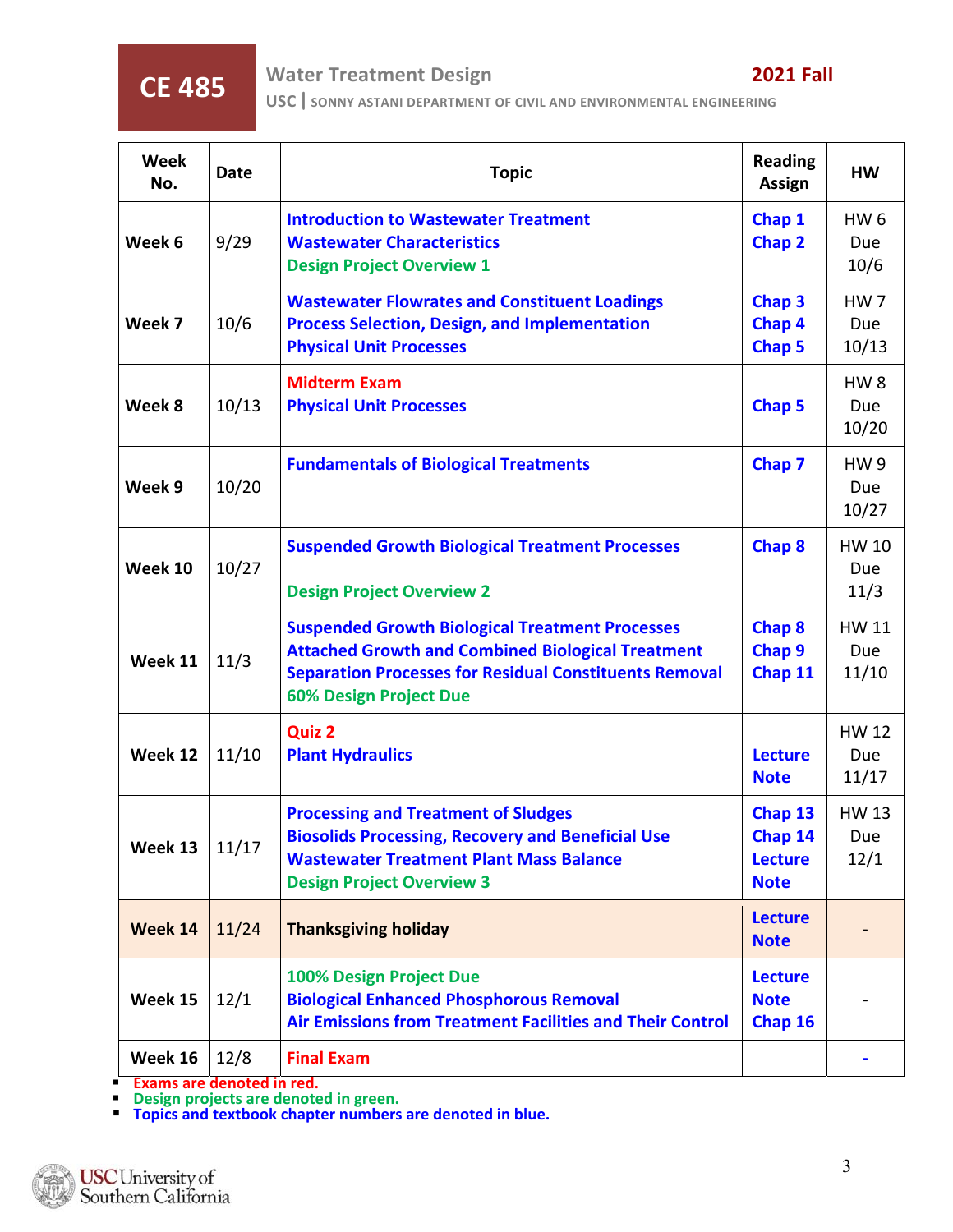

#### **DESIGN PROJECT**

1. Project Objective

The purpose of the class project is to practice the fundamentals for the design of wastewater treatment plant. A design team that is consisted of 2 students will provide preliminary design services for improvements to the existing wastewater treatment facility. The preliminary design report should describe how the upgraded plant will produce a plant effluent that will meet the regulatory requirements.

- 2. Project Timeline
	- **Week 6: Design Project Overview 1**
	- Week 7: Identifying Team Members
	- **Week 10: Design Project Overview 2**
	- **Week 11: 60% Preliminary Design Report Due**
	- Week 13: Design Project Overview 3
	- Week 15: 100% Preliminary Design Report Due
- 3. Design Components
	- Headworks
	- **Grit removal facility**
	- **Primary clarifier**
	- **Biological nutrient removal system**
	- **Secondary clarifier**
	- RAS/WAS pumping system
	- **Tertiary filter**
	- **Disinfection facility**
	- Sludge treatment facility (WAS thickening, digestion, and dewatering)
- 4. Preliminary Design Submittal Requirements
	- Cover page
	- **Table of contents**
	- **Memorandum**
	- **Process flow diagram (PFD)**
	- **Tabular presentations of design criteria for the proposed facilities**
	- **Constituent mass loadings**
	- Design calculations for the proposed and the existing facilities
	- **Pipe sizing table showing the pipe label, number of parallel pipes, flowrate per pipe, and** pipe diameter, and flow velocity
	- **General site layout with yard piping**
	- **Mass balance for BOD and TSS under monthly peak conditions**
	- Plant Hydraulic Profile

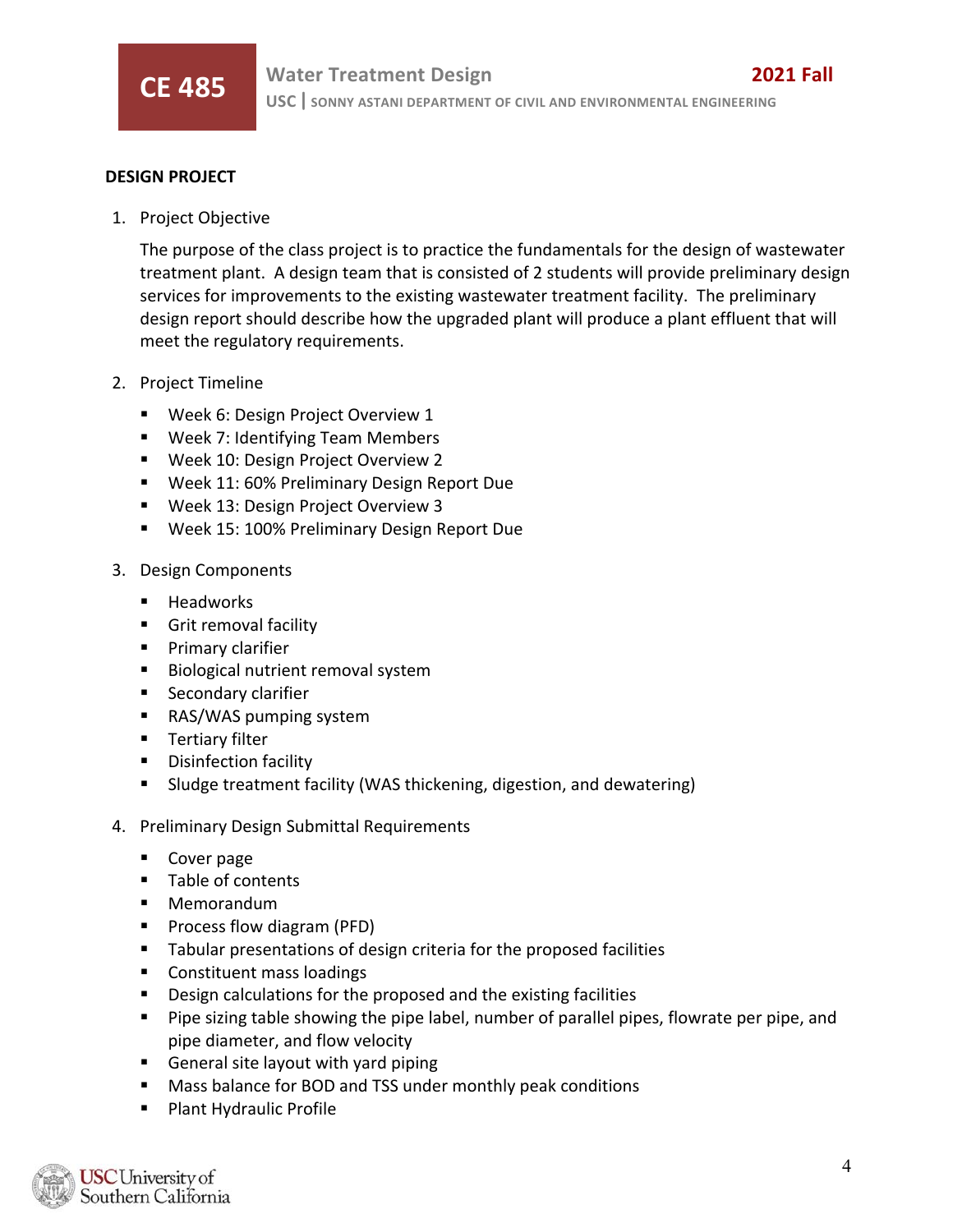

- 5. Evaluation Factors (Grades will be assigned based on the following factors)
	- Memorandum (10%)
	- Design Calculations (10%)
	- **Proposed Plant Design Criteria Table (10%)**
	- **Process Flow Diagram (10%)**
	- $\blacksquare$  Pipe Sizing (10%)
	- Site Layout (10%)
	- **Hydraulic Profile (10%)**
	- **Mass Balance (10%)**
	- **•** Overall Format and Neatness (10%)
	- **Collaborative Teamwork (10%)**

### **Statement on Academic Conduct and Support Systems**

#### **Academic Conduct:**

Plagiarism – presenting someone else's ideas as your own, either verbatim or recast in your own words – is a serious academic offense with serious consequences. Please familiarize yourself with the discussion of plagiarism in SCampus in Part B, Section 11, "Behavior Violating University Standards" policy.usc.edu/scampus-part-b. Other forms of academic dishonesty are equally unacceptable. See additional information in SCampus and university policies on scientific misconduct, policy.usc.edu/scientific-misconduct.

### **Support Systems:**

#### *Student Health Counseling Services - (213) 740-7711 – 24/7 on call*  engemannshc.usc.edu/counseling

Free and confidential mental health treatment for students, including short-term psychotherapy, group counseling, stress fitness workshops, and crisis intervention.

*National Suicide Prevention Lifeline - 1 (800) 273-8255 – 24/7 on call*  suicidepreventionlifeline.org

Free and confidential emotional support to people in suicidal crisis or emotional distress 24 hours a day, 7 days a week.

*Relationship and Sexual Violence Prevention Services (RSVP) - (213) 740-9355 – 24/7 on call* 

studenthealth.usc.edu/sexual-assault/

Free and confidential therapy services, workshops, and training for situations related to gender-based harm.